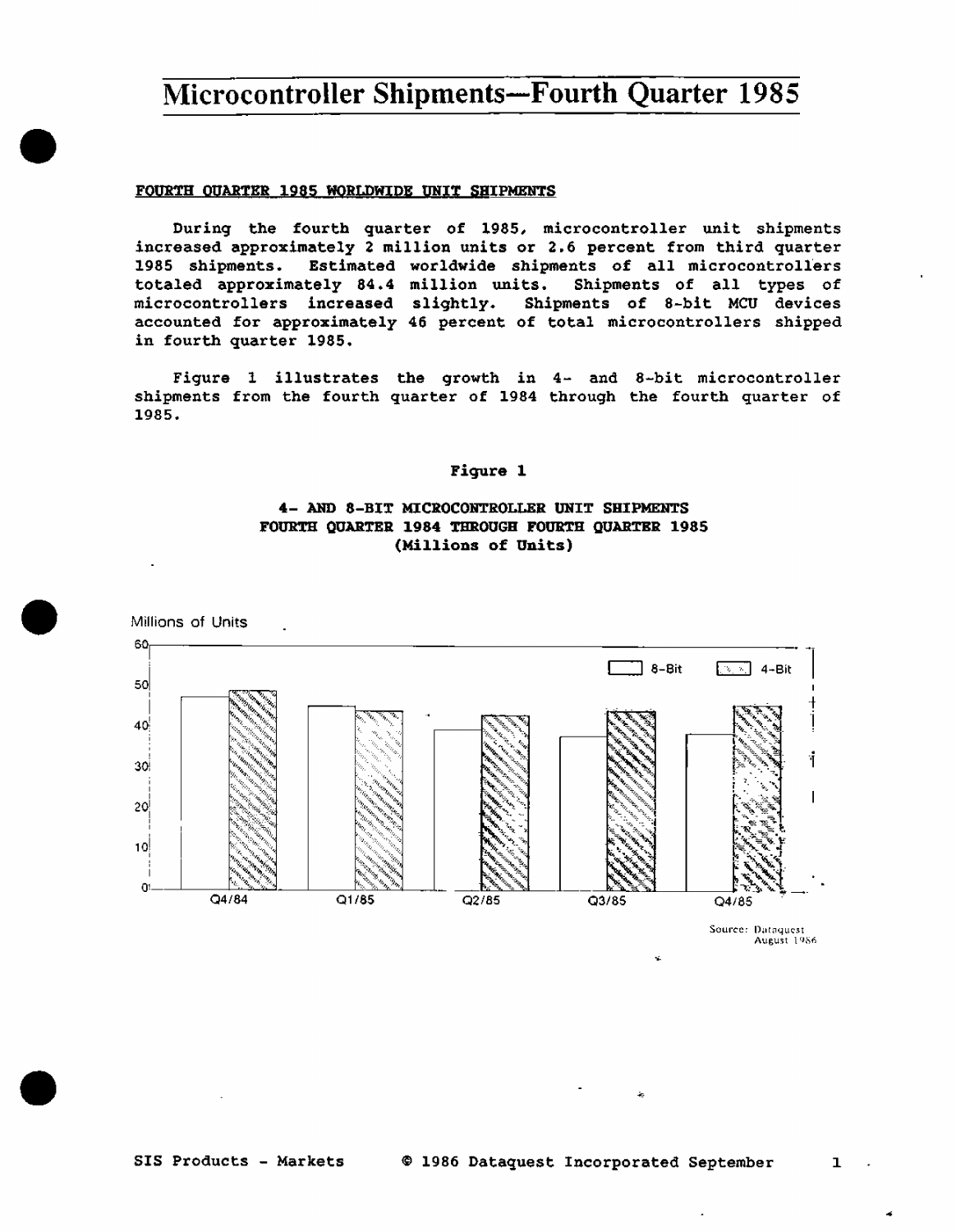Table l shows the change in total microcontroller unit shipments from the third quarter of 1985 through the fourth quarter of 1985. The 8048 lost the greatest market share during this quarter while the 6805 displayed significant growth. Figure 2 illustrates the percent change in 8-bit microcontrollers from the fourth quarter of 1984 through the fourth quarter of 1985. Table 2 shows the change in leading 8-bit MCU shipments from the third quarter of 1985 through the fourth quarter of 1985.

#### Table l

### TOTAL MICROCONTROLLER UNIT SHIPMENTS THIRD QUARTER 1985 THROUGH FOURTH QUARTER 1985 (Thousands of Units)

|            |        | 03/1985                 |        | 04/1985                        |                        |  |
|------------|--------|-------------------------|--------|--------------------------------|------------------------|--|
| MCU        | Units  | Percent of<br>Shipments | Units  | Percent of<br><b>Shipments</b> | Growth<br>$Q3$ to $Q4$ |  |
| $4 - Bit$  | 44,187 | 53.7%                   | 45,635 | 54.0%                          | 3.3%                   |  |
| $8 - Bit$  | 38,060 | 46.2                    | 38,726 | 45.9                           | 1.8%                   |  |
| $16 - Bit$ | 56     | <u>0.1</u>              | $-71$  | $\bf 0.1$                      | 26.8%                  |  |
| Total      | 82,303 | 100.0%                  | 84,432 | 100.0%                         | 2.6%                   |  |

Source: Dataquest September 1986 •

•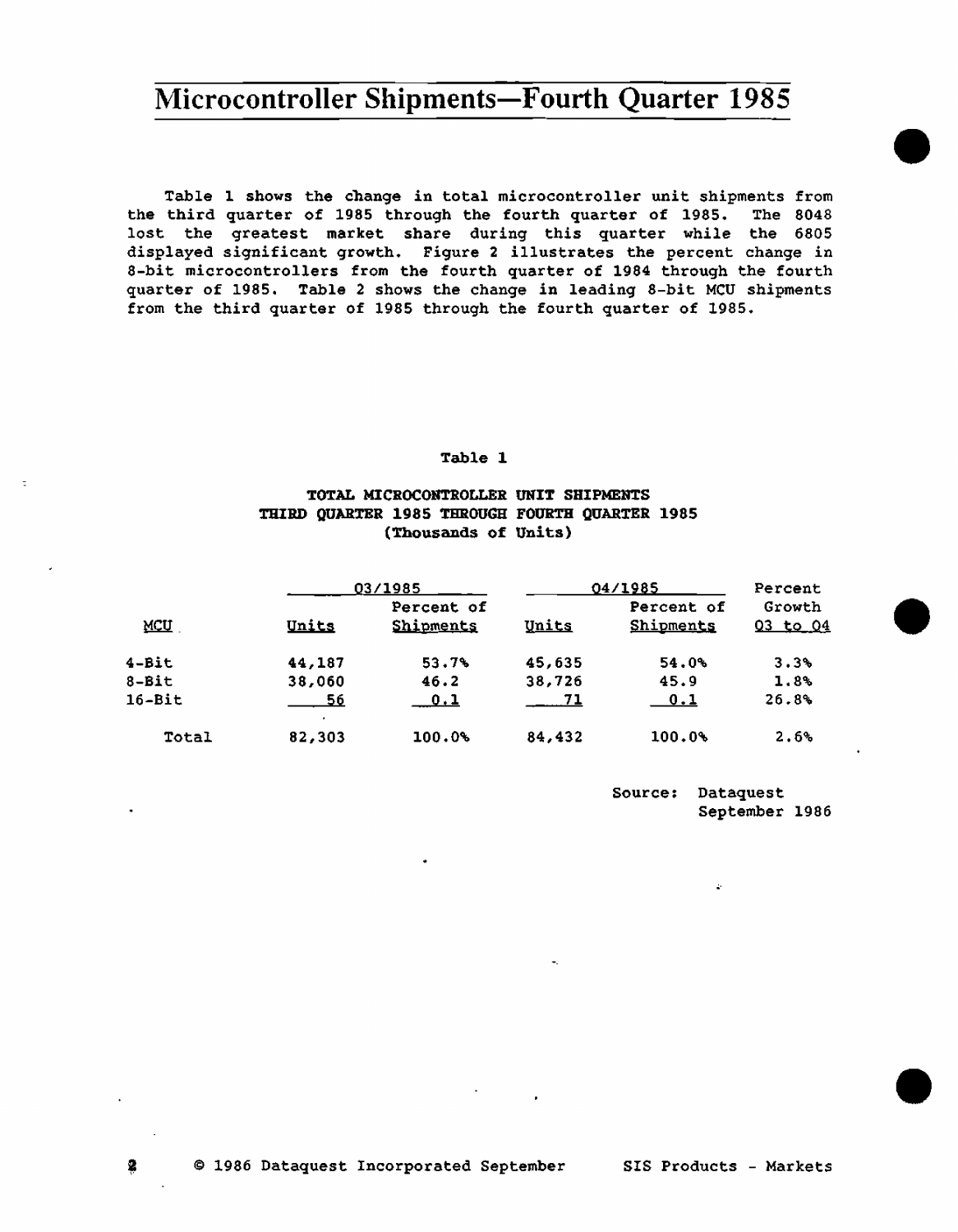Figure 2

### QUARTERLY PERCENT CHANGE IN 8-BIT MICROCONTROLLER UNIT SHIPMENTS FOURTH QUARTER 1984 THROUGH FOURTH QUARTER 1985 (Percent)



 $\frac{1}{2}$ 

 $\frac{1}{4}$ 

Source: Dataquest<br>August 1986

#### Table 2

### LEADING 8-BIT MICROCONTROLLER UNIT SHIPMENTS THIRD QUARTER 1985 THROUGH FOURTH QUARTER 1985 (Thousands of Units)

|         |               |               | 03/1985    |        | 04/1985    |          |
|---------|---------------|---------------|------------|--------|------------|----------|
|         |               |               | Percent of |        | Percent of | Growth   |
| Ranking | <b>Device</b> | Units         | Shipments  | Units  | Shipments  | Q3 to Q4 |
|         | 6805          | 5,505         | 14.5%      | 6,776  | 17.5%      | 23.1%    |
| 2       | 8049          | 6,520         | 17.1       | 5,902  | 15.2       | (9.5%)   |
| 3       | 8051          | 3,931         | 10.3       | 3,930  | 10.2       |          |
| 4       | 8048          | 4,241         | 11.1       | 3,280  | 8.5        | (22.7%)  |
| 5       | Others        | <u>17,863</u> | 47.0       | 18,838 | $-48.6$    | 5.5%     |
|         | Total         | 38,060        | 100.0%     | 38,726 | 100.0%     | 1.7%     |

Source: Dataquest September 1986

 $\overline{3}$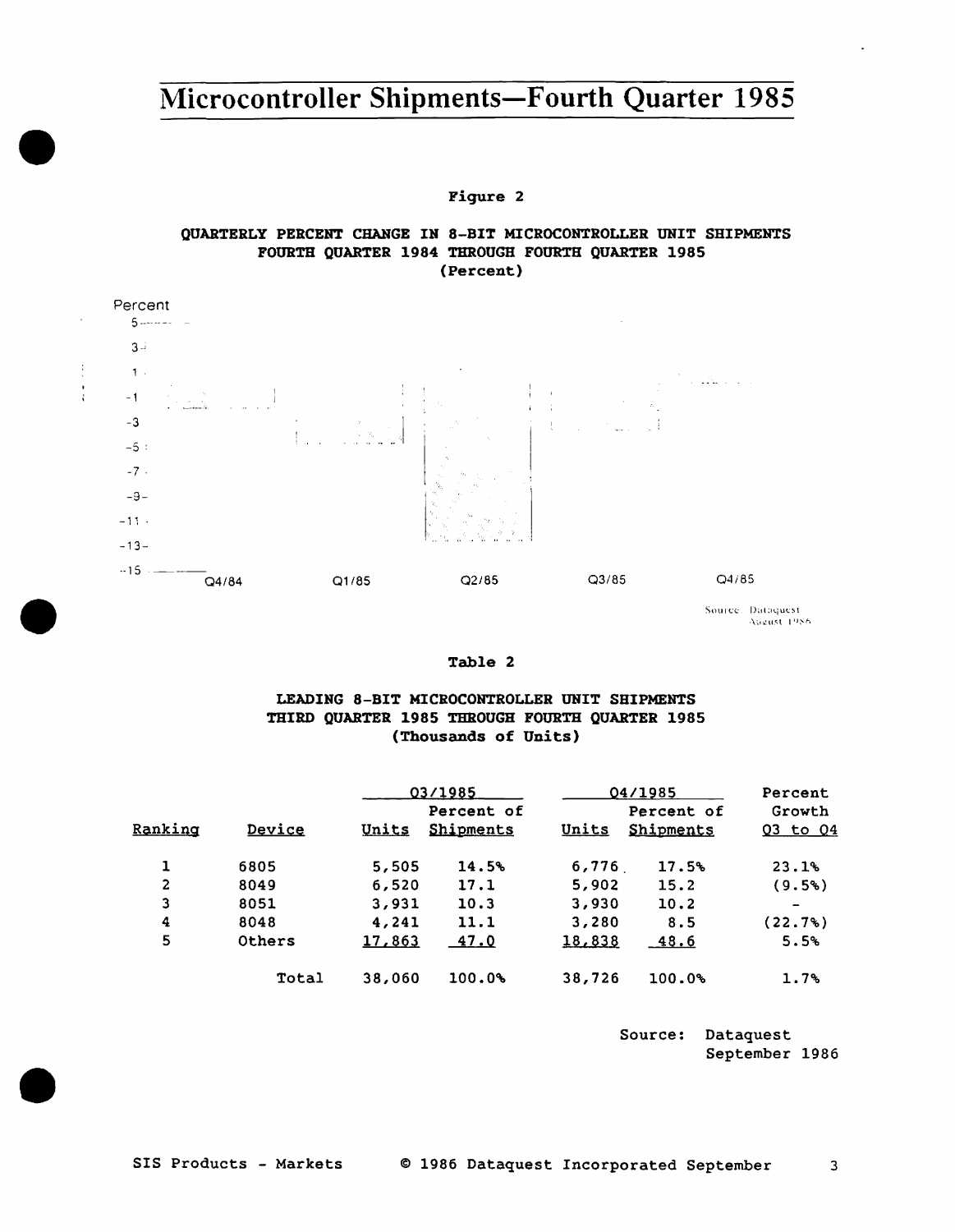The key 8-bit microcontrollers in fourth quarter 1985--the 6805, 8049, 8051, and 8048--had approximately 51.4 percent of the total 8-bit MCU market. During this period, Japanese manufacturers shipped more than 66 percent of 8048 and 8049 devices worldwide, while U.S. manufacturers shipped approximately 77 percent of 8051 and 6805 devices worldwide.

Table 3 shows the market share changes in shipments (not consumption) by geographical region for 4- and 8-bit MCUs, from the fourth quarter of 1984 through the fourth quarter of 1985.

#### Table 3

#### MARKET SHARE BY REGION FOR 4- AND 8-BIT MICROCONTROLLERS FOURTH QUARTER 1984 THROUGH FOURTH QUARTER 1985

| Device Type | Region        | 04/84        | 01/85        | 02/85        | 03/85        | 04/85      |
|-------------|---------------|--------------|--------------|--------------|--------------|------------|
| $4 - Bit$   | United States | 18.8%        | 17.5%        | 16.5%        | 16.3%        | 14.3%      |
|             | Japan         | 78.7         | 79.5         | 80.5         | 80.7         | 82.8       |
|             | Europe        | <u>2.5</u>   | __3.0        | <u>3.0</u>   | 3.0          | <u>2.9</u> |
|             | Total         | 100.0%       | 100.0%       | 100.0%       | 100.0%       | 100.0%     |
| $8 - Bit$   | United States | 46.7%        | 44.8%        | 42.2%        | 44.7%        | 43.8%      |
|             | Japan         | 41.5         | 42.3         | 44.0         | 41.5         | 42.6       |
|             | Europe        | <u> 11.8</u> | <u> 12.9</u> | <u>_13.8</u> | <u> 13.8</u> | 13.6       |
|             | Total         | 100.0%       | 100.0%       | 100.0%       | 100.0%       | 100.0%     |

Source: Dataquest September 1986 •

•

•

We saw the U.S. manufacturers continue to lose market share of the 8-bit microcontroller market in the third quarter of 1985 from the same quarter a year earlier, but at a slower pace from that experienced from the second quarter of 1984 to the second quarter of 1985.

Ŷ.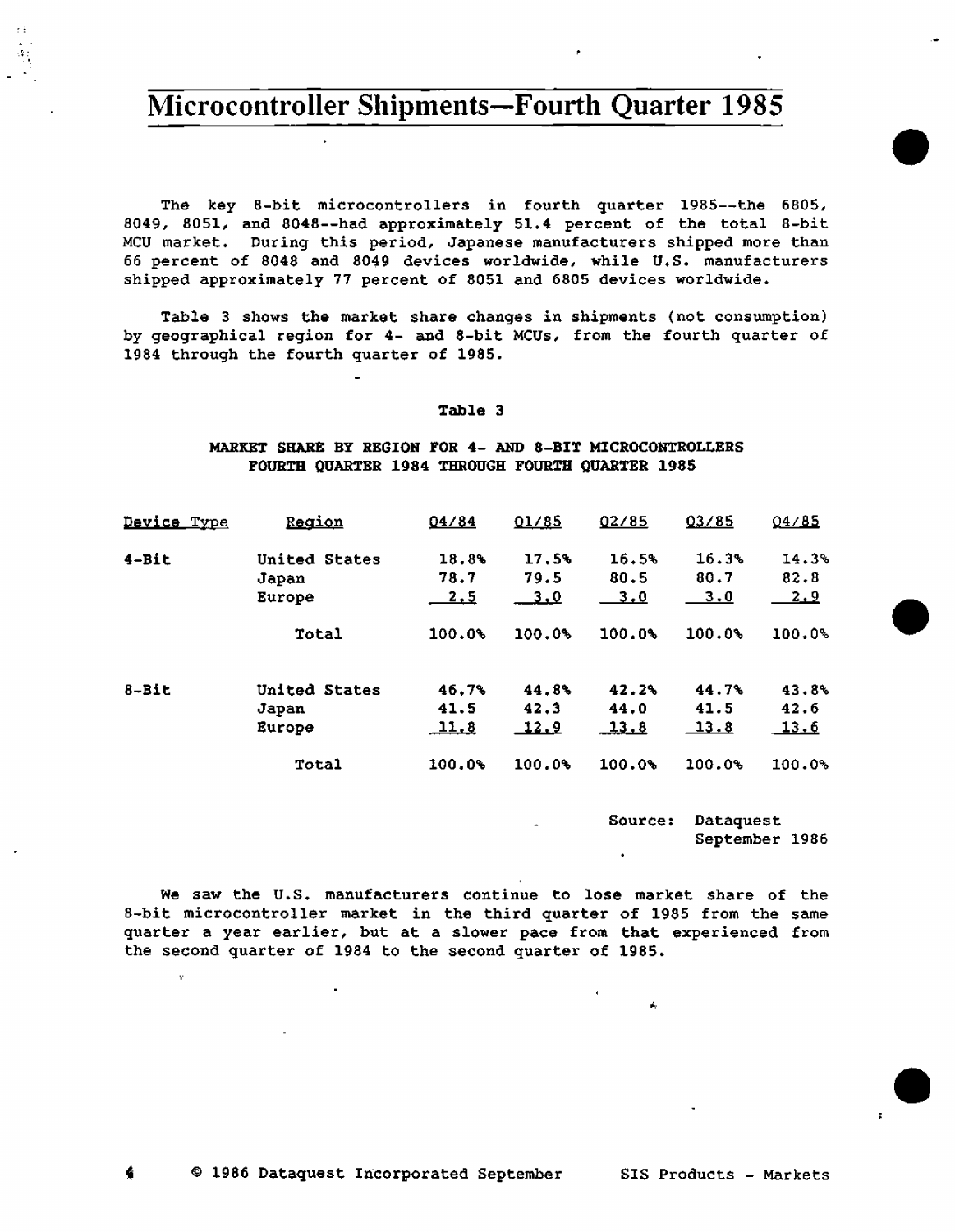The tables and figures in this section are organized as follows:

- Table I Estimated Market Share by Product Type for 4-Bit Microcontrollers, 1975-1979
- Table 2 Estimated Market Share by Product Type for 4-Bit Microcontrollers, 1980-1984
- Table 3 Estimated Market Share by Product Type for 4–Bit Microcontrollers, 1985-1988
- Figure I Estimated Market Share by Product Type for 4-Bit Microcontrollers, 1987 and 1988
- Table 4 Estimated Market Share by Process Technology for 4-Bit Microcontrollers, 1975-1979
- Table *5*  Estimated Market Share by Process Technology for 4-Bit Microcontrollers, 1980-1984
- Table 6 Estimated Market Share by Process Technology for 4-Bit Microcontrollers, 1985-1988
- Figure 2 Estimated Market Share by Process Technology for 4-Bit Microcontrollers, 1980-1988



•

•

•

ï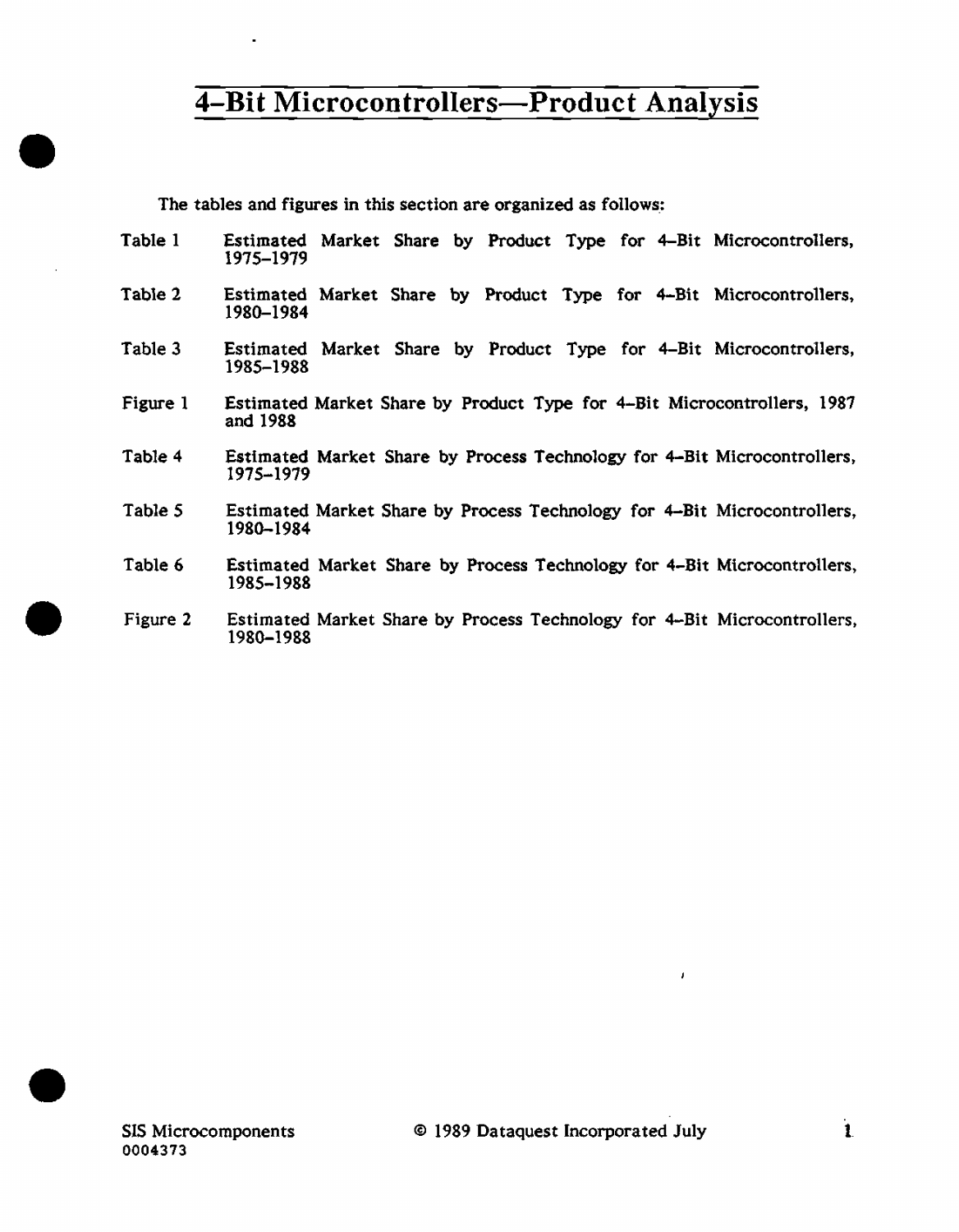# Table I

### Estimated Market Share• by Product Type for 4-Bit Microcontrollers 1975-1979

|                | 1975   | 1976   | 1977   | 1978        | 1979       |
|----------------|--------|--------|--------|-------------|------------|
| <b>TMS1000</b> | 10.0%  | 40.8%  | 83.1%  | 58.9%       | 51.7%      |
| $ucOM-4$       | 0      | 0      |        | 9.4         | 15.4       |
| <b>COPS</b>    | 0      | 0      | 0      | 14.6        | 11.1       |
| MN1400         | ο      | 0      | 0      | O           | 8.7        |
| $PPS-4$        | 90.0   | 59.2   | 16.9   | 14.3        | 7.7        |
| <b>S2000</b>   | ٥      | 0      | ο      | 0.2         | 2.8        |
| $HMCS-40$      | 0      | O      | 0      | 2.6         | 1.3        |
| $SM-3$         | ٥      | 0      | o      | 0           | 0.7        |
| 14100          |        | Ω      |        | <u>_0.1</u> | <u>0.6</u> |
| Total          | 100.0% | 100.0% | 100.0% | 100.0%      | 100.0%     |

•Based on units shipped

Source: Dataquest July 1989

•

×

•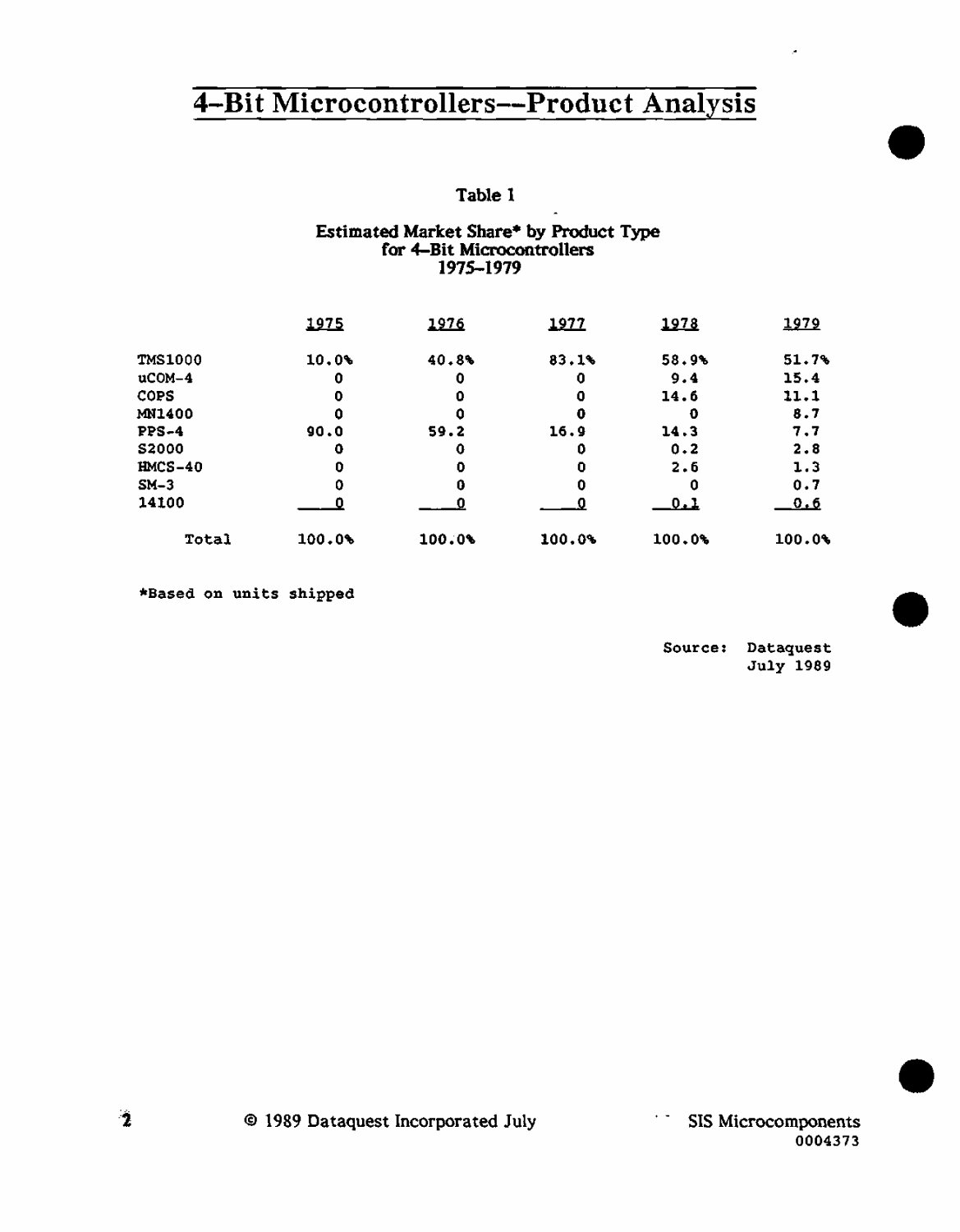# Table 2

### Estimated Market Share• by Product Type for 4-Bit Microcontrollers 1980-1984

|                | 1980   | <u> 1981 </u> | 1982   | 1983       | 1984   |
|----------------|--------|---------------|--------|------------|--------|
| $u$ PD75XX     | o      | 2.4%          | 5.1%   | 8.8%       | 16.3%  |
| <b>COPS</b>    | 12.0%  | 8.6           | 10.4   | 12.7       | 15.2   |
| $IMCS-40$      | 1.5    | 14.2          | 13.0   | 12.0       | 11.6   |
| <b>MN1400</b>  | 10.7   | 8.4           | 9.2    | 10.7       | 10.5   |
| $ucOM-4$       | 15.4   | 14.8          | 16.2   | 12.2       | 8.8    |
| $SM-5$         | 5.0    | 8.0           | 5.9    | 6.0        | 6.3    |
| <b>MN1500</b>  | 0      | 0.9           | 1.0    | 3.7        | 4.4    |
| <b>TMS1000</b> | 45.8   | 29.6          | 16.4   | 6.9        | 4.3    |
| <b>TLCS-43</b> | 0      | $\mathbf 0$   | 2.1    | 5.4        | 4.1    |
| Series-40      | 0.1    | 0.4           | 1.5    | 3.2        | 3.3    |
| <b>TLCS-47</b> | 0      | 0             | 0.4    | 1.8        | 3.3    |
| <b>MB884X</b>  | 0      | 6.9           | 6.3    | 4.4        | 3.2    |
| T Series       | 0      | ٥             | 5.2    | 5.7        | 3.1    |
| TLCS-46        | 0      | $\mathbf 0$   | 1.8    | 2.1        | 1.7    |
| <b>B885X</b>   | 0.2    | 1.5           | 2.0    | 1.8        | 1.4    |
| $PPS-4$        | 6.0    | 1.9           | 1.1    | 1.0        | 1.1    |
| $SM-4$         | 1.2    | 1.2           | 1,2    | 1.0        | 1.0    |
| $SM-3$         | 0.6    | 0.7           | 0.6    | 0.5        | 0.4    |
| 141000         | 0.2    | 0.1           | 0.1    | 0.1        | 0      |
| <b>S2000</b>   | 1.2    | <u>0.3</u>    | 0.4    | <u>0.1</u> | ₫      |
| Total          | 100.0% | 100.0%        | 100.0% | 100.08     | 100.0% |

\*Based on units shipped

•

•

•

Source: Dataquest July 1989

ł,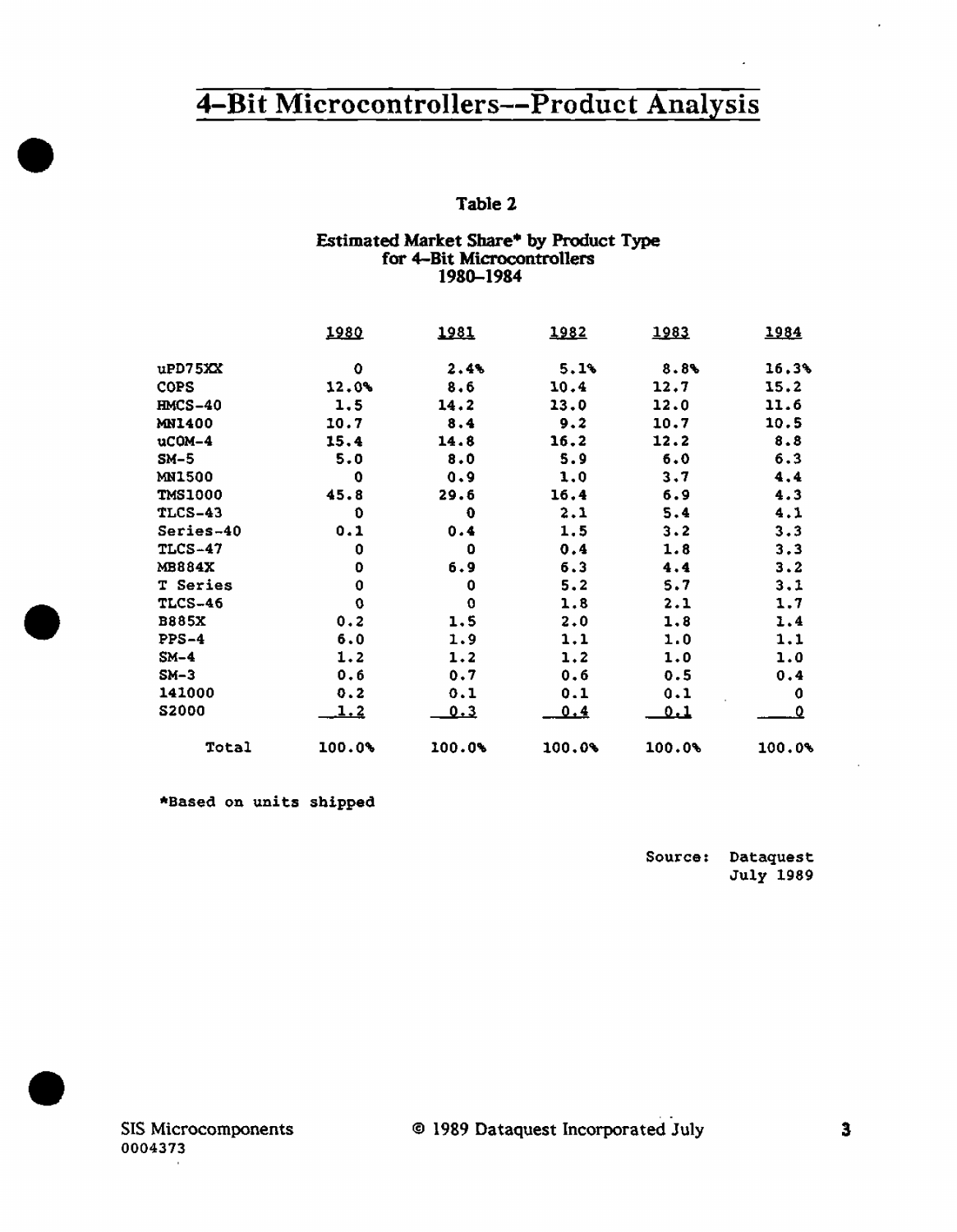### Table 3

# Estimated Market Share\* by Product Type<br>for 4-Bit Microcontrollers 1985-1988

|                 | 1985                    | 1986       | <u> 1987</u> | 1988   |
|-----------------|-------------------------|------------|--------------|--------|
| $u$ PD75XX      | 17.84                   | 15.4%      | 12.2%        | 12.7%  |
| <b>MN1500</b>   | 6.4                     | 10.2       | 10.7         | 9.9    |
| <b>TLCS-47</b>  | 4.4                     | 8.3        | 6.0          | 8.4    |
| <b>COPS</b>     | 16.2                    | 13.8       | 10.1         | 7.8    |
| <b>HMCS-400</b> | 0                       | 0          | 8.2          | 5.3    |
| <b>HMCS-40</b>  | 12.6                    | 8.1        | 6.6          | 4.3    |
| $SM(4-Bit)$     | 5.9                     | 3.4        | 2.4          | 4.3    |
| M5046X/56X      | 0                       | 0          | 3.3          | 4.0    |
| uCOM75X         | 0                       | 1.4        | 4.3          | 3.6    |
| M5072/76        | 0                       | o          | 3.8          | 2.8    |
| <b>T SERIES</b> | 3.2                     | 1.7        | 1.6          | 2.8    |
| M5043X/44X      | $\mathbf 0$             | 0          | 3.6          | 2.6    |
| uCOM-4          | 5.6                     | 2.1        | 0.9          | 1.3    |
| <b>MN1400</b>   | 11.6                    | 6.4        | 3.0          | 1.7    |
| <b>TMS1000</b>  | 2.2                     | 5.9        | 3.4          | 1.6    |
| SERIES-40       | 3.7                     | 2.7        | 1.7          | 1.5    |
| <b>MB884X</b>   | 3.2                     | 2.4        | 1.8          | 1.4    |
| <b>M509X</b>    | 0                       | 0          | 0.5          | 1.3    |
| <b>TLCS-42</b>  | 0.7                     | 1.4        | 1.0          | 0.9    |
| TLCS-43         | $3 - 2$                 | 1.0        | 0.6          | 0.9    |
| MN1700          | 0                       | 0          | 0.5          | 0.9    |
| <b>MB885X</b>   | 1.2                     | 1.3        | 1.0          | 0.8    |
| <b>MB8850X</b>  | 0                       | 0          | 0.1          | 0.7    |
| <b>MB8840X</b>  | 0                       | 0          | 0.5          | 0.4    |
| <b>MB882XX</b>  | 0                       | ٥          | 0.2          | 0.3    |
| <b>TLCS-46</b>  | 1.2                     | 0.1        | 0.1          | 0.1    |
| $PPS-4$         | 0.8                     | 0.4        | 0.2          | 0.1    |
| <b>TLCS-470</b> | 0                       | 0.1        | 0.3          | 0      |
| 141000          | $\mathbf 0$             | 0          | 0            | 0      |
| Unspecified     | $\overline{\mathbf{0}}$ | <u>3.7</u> | <u>11.3</u>  | 17.7   |
| Total           | 100.09                  | 100.0%     | 100.0%       | 100.0% |

Note: Columns may not add to totals shown because of rounding. \*Based on units shipped

> Source: Dataquest July 1989

> > $\sqrt{4}$

@ 1989 Dataquest Incorporated July

SIS Microcomponents 0004373

 $\blacktriangleleft$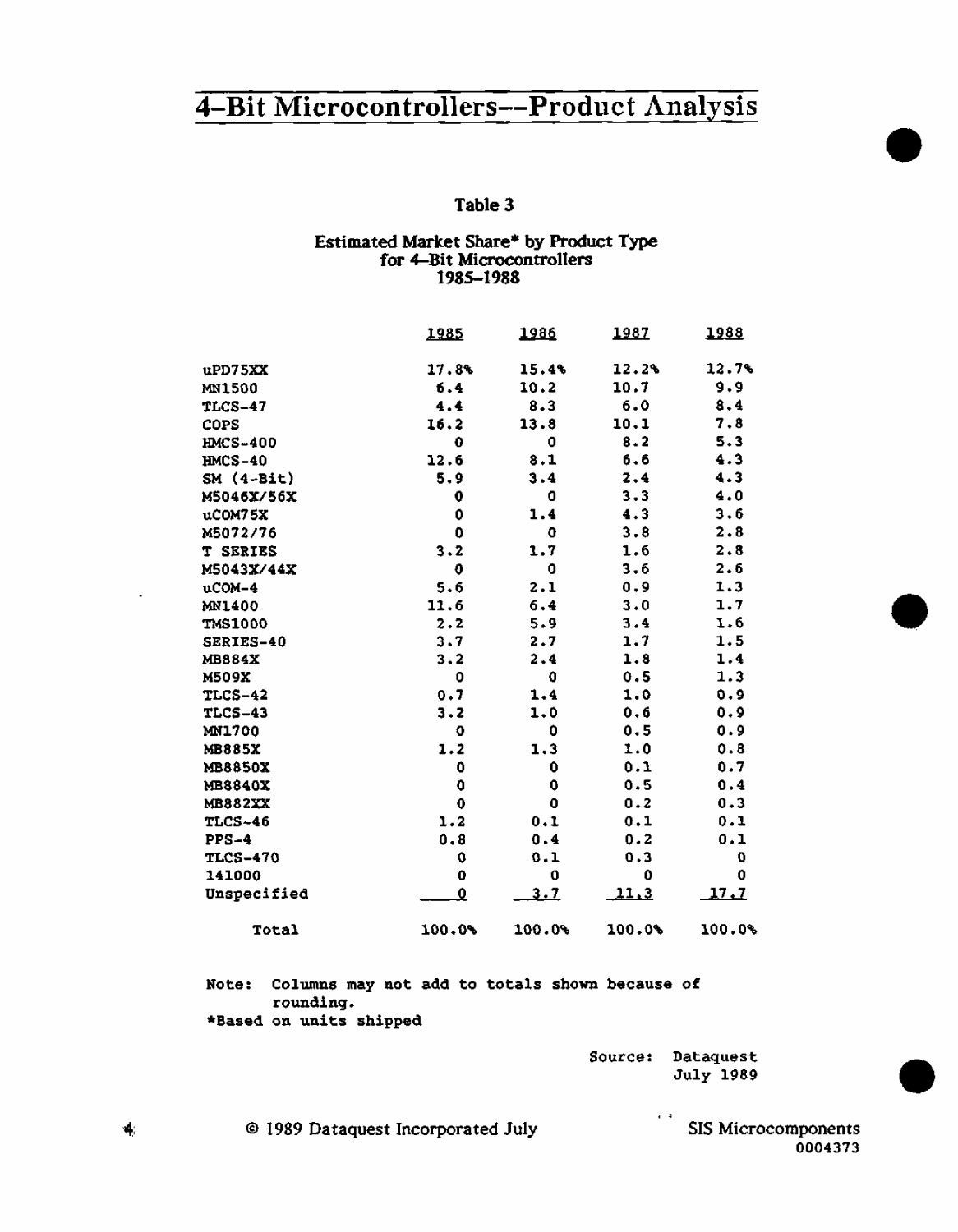

### Table 4 Estimated Market Share by Process Technology for 4-Bit Microcontrollers 1975-1979 (Thousands of Units)

|                 | 1975        | 1976        | 1977        | 1978    | 1979                          |
|-----------------|-------------|-------------|-------------|---------|-------------------------------|
| <b>NMOS</b>     |             |             |             |         |                               |
| Shipments       | 0           | 0           | $\mathbf 0$ | 2,375   | 7,530                         |
| Percent         | $\mathbf 0$ | $\mathbf 0$ | $\circ$     | 14.9%   | 14.9%                         |
| CMOS            |             |             |             |         |                               |
| Shipments       | 0           | 0           | O           | 755     | 4,961                         |
| Percent         | $\mathbf 0$ | $\mathbf 0$ | $\Omega$    | 4.7%    | 9.8%                          |
| <b>PMOS</b>     |             |             |             |         |                               |
| Shipments       | 500         | 760         | 3,400       | 12,829  | 38,034                        |
| Percent         | 100%        | 100%        | 100%        | 80.4%   | 75.3%                         |
| Total Shipments | 500         | 760         | 3,400       | 15,959  | 50,525                        |
|                 |             |             |             | Source: | Dataquest<br><b>July 1989</b> |

•

•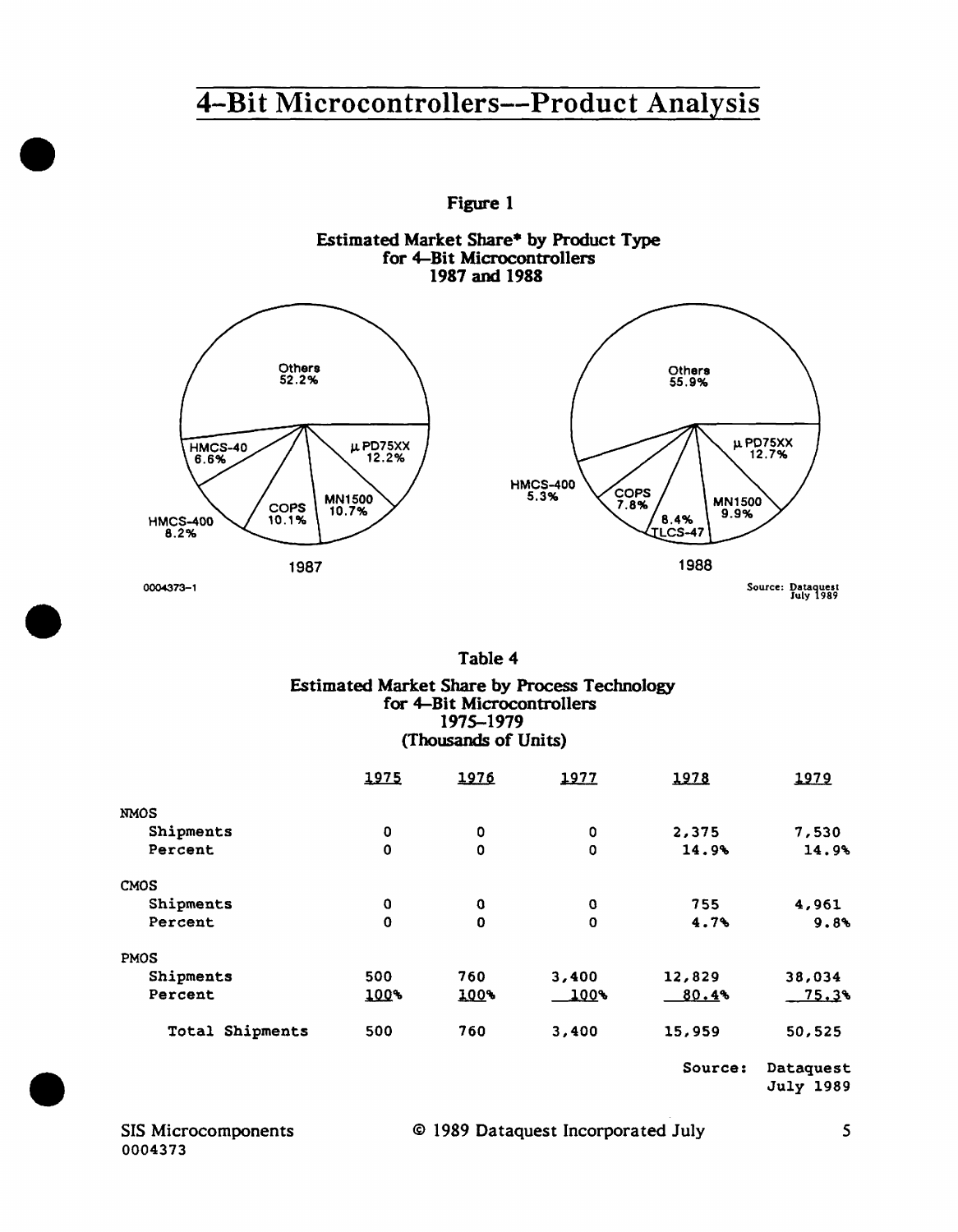### Table *5*

### Estimated Market Share by Process Technology for 4-Bit Microcontrollers 1980-1984 (Thousands of Units)

|                 | 1980   | 1981    | 1982    | 1983    | 1984    |
|-----------------|--------|---------|---------|---------|---------|
| <b>NMOS</b>     |        |         |         |         |         |
| Shipments       | 13,813 | 25,970  | 37,167  | 52,468  | 62,240  |
| Percent         | 14.4%  | 19.4%   | 23.5%   | 30.5%   | 32.2%   |
| CMOS            |        |         |         |         |         |
| Shipments       | 18,574 | 38,129  | 65,382  | 81,638  | 102,358 |
| Percent         | 19.3%  | 28.6%   | 41.3%   | 47.5%   | 52.9%   |
| <b>PMOS</b>     |        |         |         |         |         |
| Shipments       | 63,693 | 69,450  | 55,634  | 37,839  | 28,837  |
| Percent         | 66.3%  | 52.Q%   | 35.2%   | 22.Q%   | 14.9%   |
| Total Shipments | 96,080 | 133,549 | 158,183 | 171,945 | 193.435 |

Source: Dataquest July 1989 •

•

•

SIS Microcomponents 0004373

. :..,'

 $\ddot{\phantom{a}}$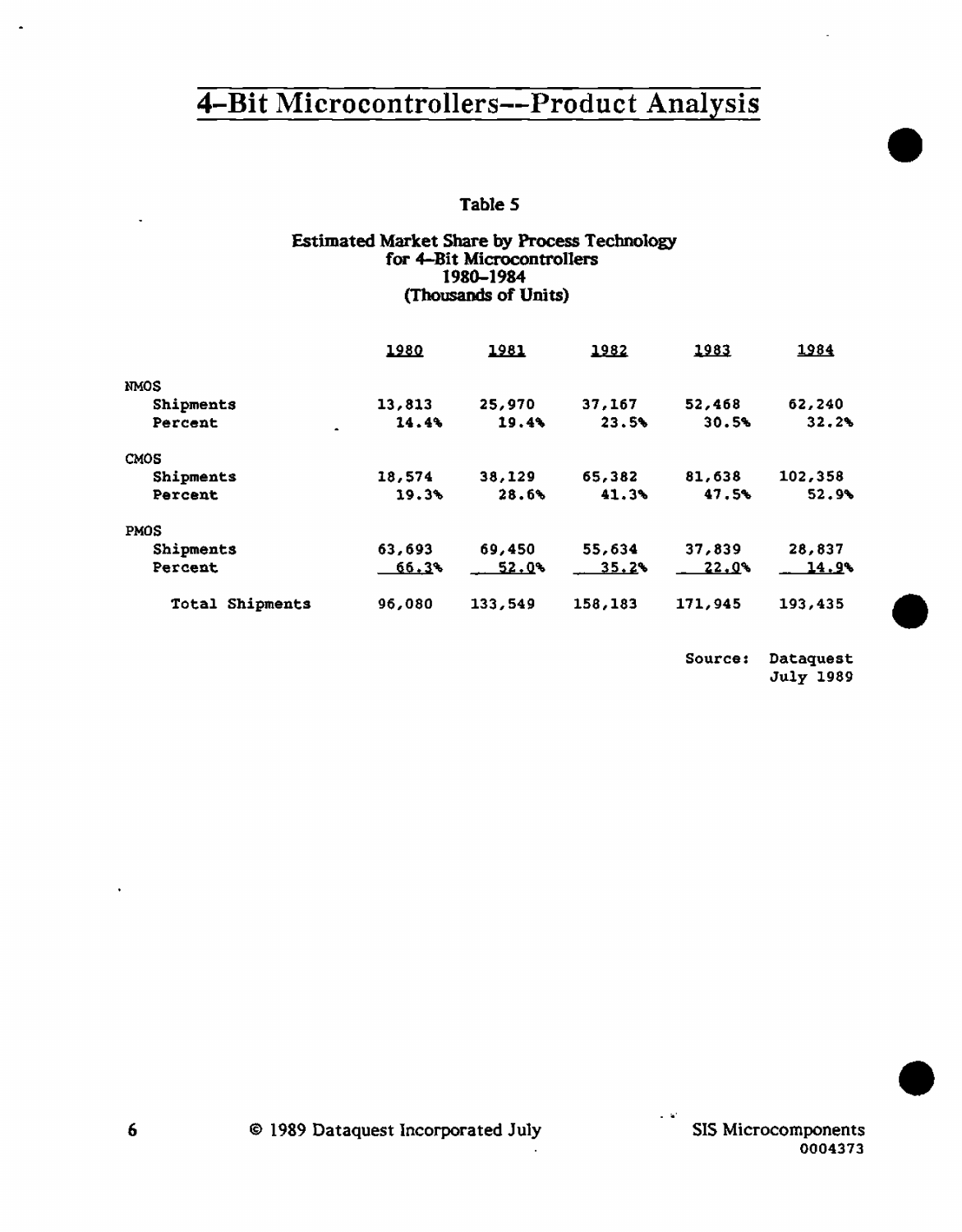## Table 6

### Estimated Market Share by Process Technology for 4-Bit Microcontrollers 1985-1988 (Thousands of Units)

|                                                                   | $\cdots$     |             |         |         |
|-------------------------------------------------------------------|--------------|-------------|---------|---------|
|                                                                   | <u> 1985</u> | 1986        | 1987    | 1988    |
| <b>NMOS</b>                                                       |              |             |         |         |
| Shipments                                                         | 61,576       | 81,153      | 95,288  | 68,117  |
| Percent                                                           | 34.8%        | 29.8%       | 24.3%   | 14.5%   |
| <b>CMOS</b>                                                       |              |             |         |         |
| Shipments                                                         | 97,694       | 177,357     | 287,360 | 426,966 |
| Percent                                                           | 55.2%        | 65.2%       | 73.2%   | 85.2%   |
| <b>PMOS</b>                                                       |              |             |         |         |
| Shipments                                                         | 17,768       | 13,373      | 9,684   | 5,992   |
| Percent                                                           | 10.0%        | <u>4,9%</u> | 2.5     | 1.3%    |
| Total Shipments                                                   | 177,038      | 271,883     | 392,332 | 501,075 |
| Columns may not add to totals shown because of rounding.<br>Note: |              |             |         |         |

| Source: | Dataquest |
|---------|-----------|
|         | July 1989 |

## Figure 2

### Estimated Market Share by Process Technology for 4-Bit Microcontrol1ers 1980-1988



•

•